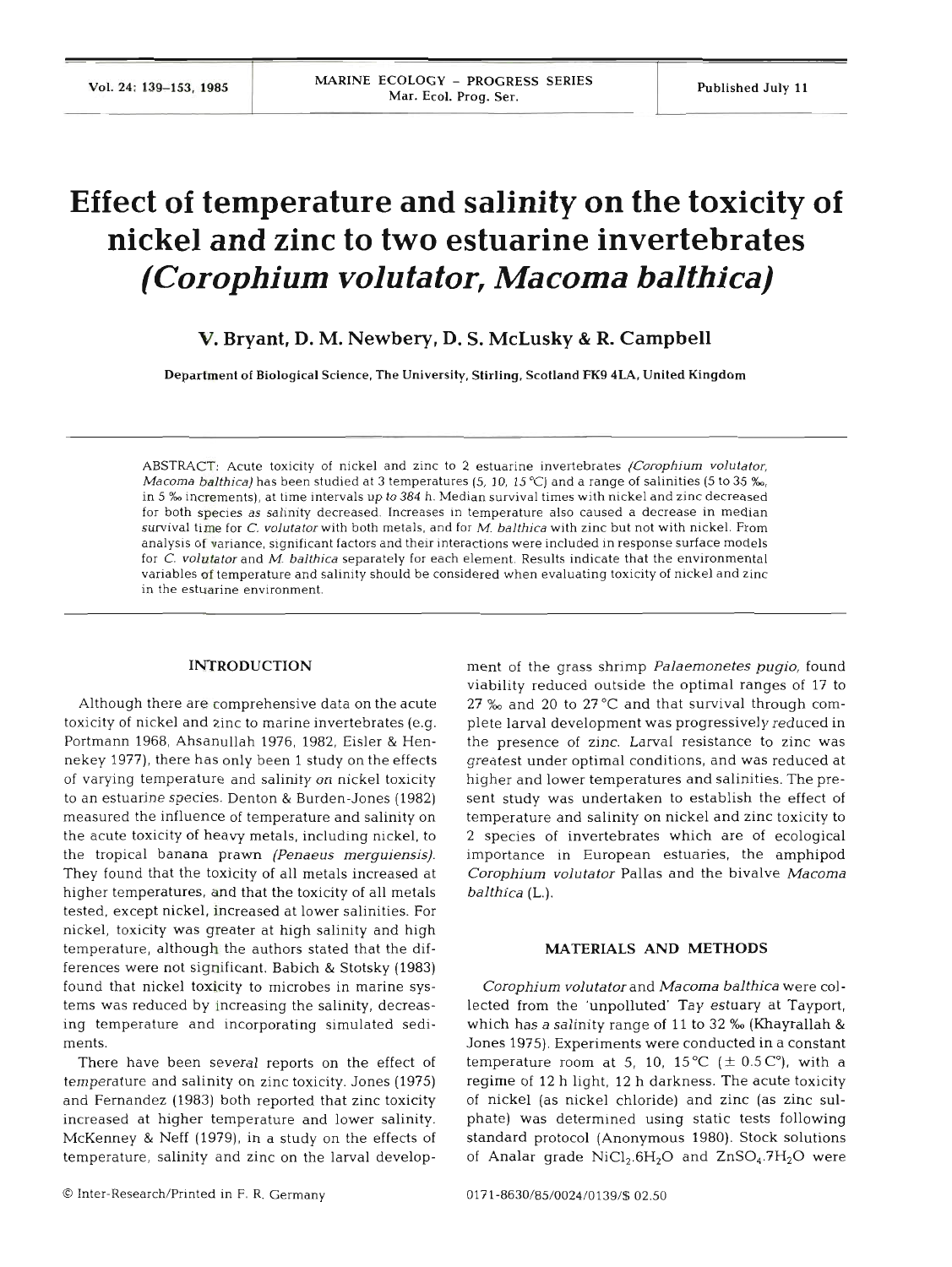prepared in water of the appropriate salinity and nominal concentrations of test solution obtained by dilution. At 25 and 35 ‰, some precipitation of zinc was observed in solutions of 1,000 and 2,000 ppm. Saline solutions were prepared by dilution of natural seawater with deionized water; 35 **%o** salinity was prepared by the addition of Gerrard's sea salt to natural seawater.

The nickel experiment for *Corophium* volutatorused a 3  $\times$  7  $\times$  5 factorial design, with temperatures of 5, 10 and 15"C, nickel concentrations of 2, 4, 8, 16, 32, 64 and  $128$  ppm ( $+$  controls) and salinities of 5, 10, 15, 25 and 35 **%o.** The nickel experiment for *Macoma balthica*  had a 3 **X** 8 **X** 3 factorial design with the same temperature as above, nickel concentrations of 16,32,64, 128, 256, 512, 1,000 and 2,000 pprn (+ controls) and salinities of 15, 25 and 35 ‰.

The zinc experiment for *Corophium volutator* used a  $3 \times 8 \times 5$  factorial design, with the same temperatures and salinities as in the nickel experiment, and zinc concentrations of 1, 2, 4, 8, 16, 32, 64 and 128 pprn (+ controls). The zinc experiment for *Macoma balthica*  had a  $3 \times 8 \times 3$  factorial design, with the same temperatures and salinities as the nickel experiment, and zinc concentrations of 15, 30, 60, 125, 250, 500, 1000 and 2000 pprn (+ controls). M. *balthica* is unable to survive at salinities of less than 15 % for more than 24 h. Animals were acclimated to each salinity and temperature for 5 d before testing. Experiments were conducted at the appropriate season (e.g. 5°C in winter). The oxygen concentration, pH, temperature and salinity and metal concentration in the test vessels were monitored regularly. Over a 24 h period pH did not vary by more than 0.5 in any vessel, and dissolved oxygen did not drop below 75 % of air saturation. Nickel and zinc analyses showed that metal concentrations did not fall below 90 % of the initial value over a 24 h period. Twenty individuals of each species were used for each combination of levels of temperature, salinity and metal. Sterile sand was provided as substrate in all test vessels and no food was provided throughout the experiment. Vessels were examined,

dead animals removed and test solutions changed daily for 384 h.

At each time interval the cumulative % mortality was calculated following the method of Lloyd (1979). This value (expressed as probits) was plotted as a function of time (expressed logarithmically) directly onto logarithmic-probability graph paper for each of the concentrations of metal used. A straight line was fitted by eye to each set of data, giving greater weight to those values between 25 and 75 % response. The time for 50 % mortality, the median period of survival  $(LT_{50})$ , was then read from the graph (Litchfield 1949).

Concentration-response curves were plotted to obtain the median lethal concentration  $(LT_{50})$  for the time periods 24, 48, 96, 192 and 384 h. (The data were sufficiently close to a linear fit not to warrant regression analysis.)

## **STATISTICAL ANALYSIS**

Three-factor analysis of variance of untransformed  $LT_{50}$  values was partitioned into linear and quadratic effects for the main factors (temperature, concentration, salinity) and their second order interactions. Since there were no replicates, the third order interaction was taken as the error term (Davies 1979). *Corophium volutator* and *Macoma balthica* data were analysed separately for each element. Those terms which were significant at  $P \leq 0.01$  were included in a response surface model for each species. Coefficients for the terms were found by multiple regression and the resulting equations used to draw isopleths of  $LT_{50}$ .

As explained in Bryant et al. (1985) for arsenic analyses and previously suggested in Bryant et al. (1984) for chromium analyses, the response surface models were only used to display the significant effects and their interactions in a graphical form. It would be a mistake to assign precise biological meanings to the numerical values of the coefficients or to locate optima of response from the equations. **A** detailed discussion and improved techniques are given recently by Schnute & McKinne11 (1984).

Table 1. **Corophiurn volutator.** Median survival times. **LTSo**  (h), derived graphically at 5 to 15°C. 5 to 35%0, and nickel ntrations of 2 to 128 ppm

| Concentration |       | $5^{\circ}$ C |                 |                                 |     | $10^{\circ}$ C |     |                             |     | $15^{\circ}$ C |       |        |        |            |     |
|---------------|-------|---------------|-----------------|---------------------------------|-----|----------------|-----|-----------------------------|-----|----------------|-------|--------|--------|------------|-----|
| (ppm)         | $5\%$ | $10\%$        |                 | $15\%$ $25\%$ $35\%$            |     | 5 ‰            |     | $10\%$ $15\%$ $25\%$ $35\%$ |     |                | $5\%$ | $10\%$ | $15\%$ | $25\%$ 35% |     |
| 2             | 140   |               |                 | $>$ 384 $>$ 384 $>$ 384 $>$ 384 |     | 190            |     | $>384$ $>384$               | 330 | > 384          | 130   | 280    | 270    | 330        | 260 |
| 4             | 115   |               | 280 > 384 > 384 |                                 | 380 | 145            | 350 | 290                         | 300 | 300            | 110   | 210    | 195    | 180        | 300 |
| 8             | 100   | 240           | 250             | 160                             | 320 | 110            | 190 | 260                         | 230 | 230            | 96    | 125    | 245    | 200        | 220 |
| 16            | 50    | 155           | 105             | 180                             | 220 | 66             | 90  | 175                         | 170 | 200            | 85    | 120    | 120    | 150        | 150 |
| 32            | 40    | 96            | 40              | 115                             | 155 | 29             | 68  | 70                          | 68  | 140            | 50    | 96     | 72     | 86         | 130 |
| 64            | 32    | 50            | 30              | 76                              | 68  | 19             | 23  | 50                          | 50  | 90             | 34    | 42     | 54     | 62         | 72  |
| 128           | 16    | 24            | 28              | 42                              | 58  | 8              | 12  | 19                          | 25  | 40             | 20    | 19.5   | 26     | 33         | 36  |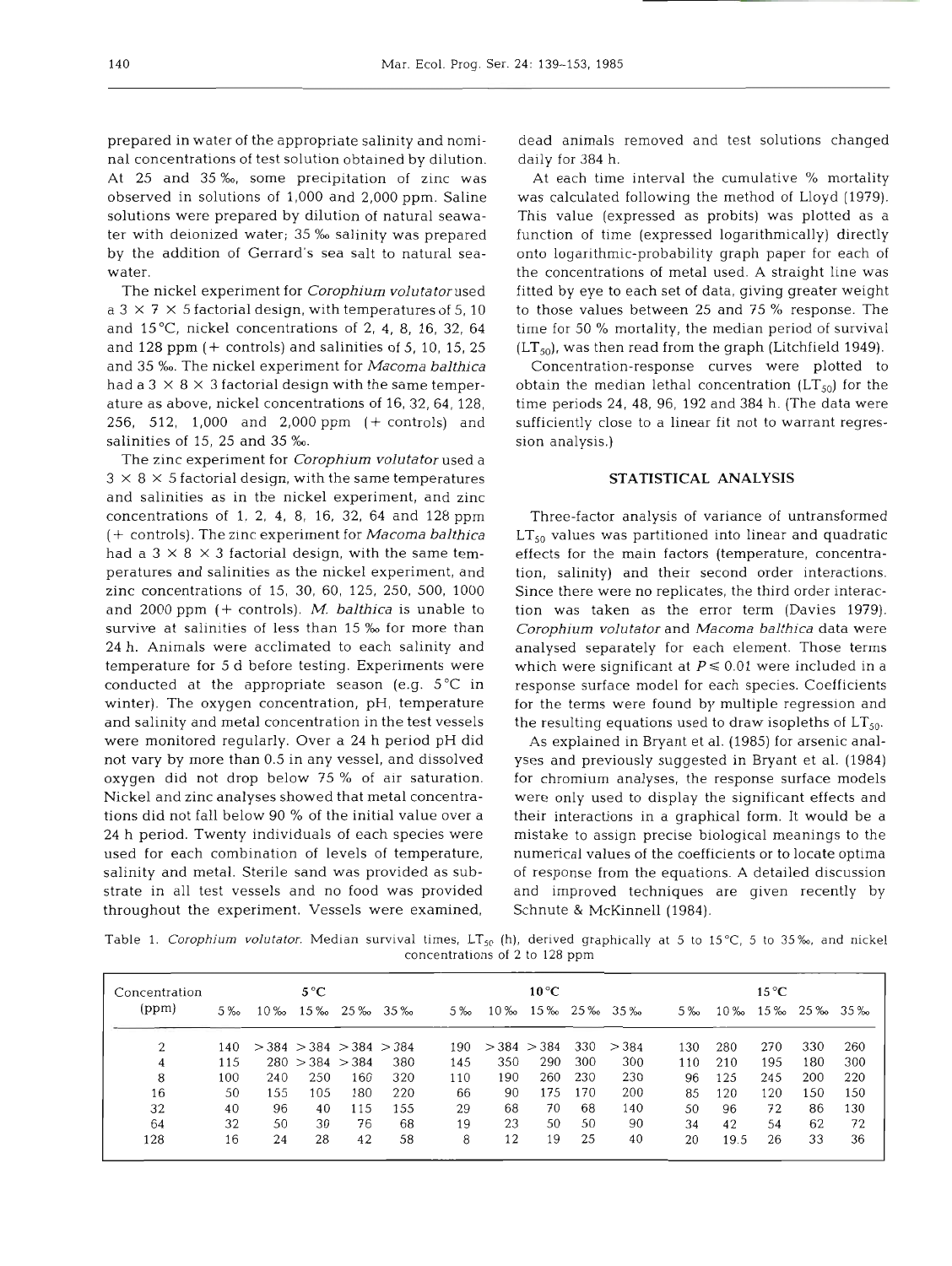

Fig. 1. *Corophium volutator*. Change in median survival time, LT<sub>50</sub> (h), with increasing concentration of nickel at: (a) 3 temperatures; (b) 5 salinities

## **RESULTS**

### Nickel **and Corophium** *volutator*

Median survival time (LT<sub>50</sub>) of *Corophium volutator* decreased for all experimental conditions with increasing nickel concentration (Table 1; Fig. 1). The com-<br>160 bined effect of temperature and salinity levels on the contract of the same of the contract of the 140 median survival time at one nickel concentration,  $\frac{140}{120}$ 64 ppm (Fig. **2)** shows maximum survival at low temperature and high salinity levels. At all levels of temper-<br>ature and nightel concentration, increasing the solinity ature and nickel concentration, increasing the salinity<br>level increased median survival time, though the effect  $\begin{bmatrix} 2 & 60 \\ 2 & 60 \end{bmatrix}$ <br>of temperature on the response to nickel toxicity was level increased median survival time, though the effect of temperature on the response to nickel toxicity was  $\overline{P}$  = 40 not as strong as that for salinity. Median survival time was lower at  $15^{\circ}$ C than at  $5^{\circ}$ C, particularly at low levels of nickel concentration, but at some combinations of salinity and concentration levels, nickel decreased median survival time more at 5 *OC* than at 10°C.

The greater influence of salinity, compared with



p*hium volutator.* Effect of temperature and salinity on median survival time,  $LT_{50}$  (h), at 64 ppm nickel concentration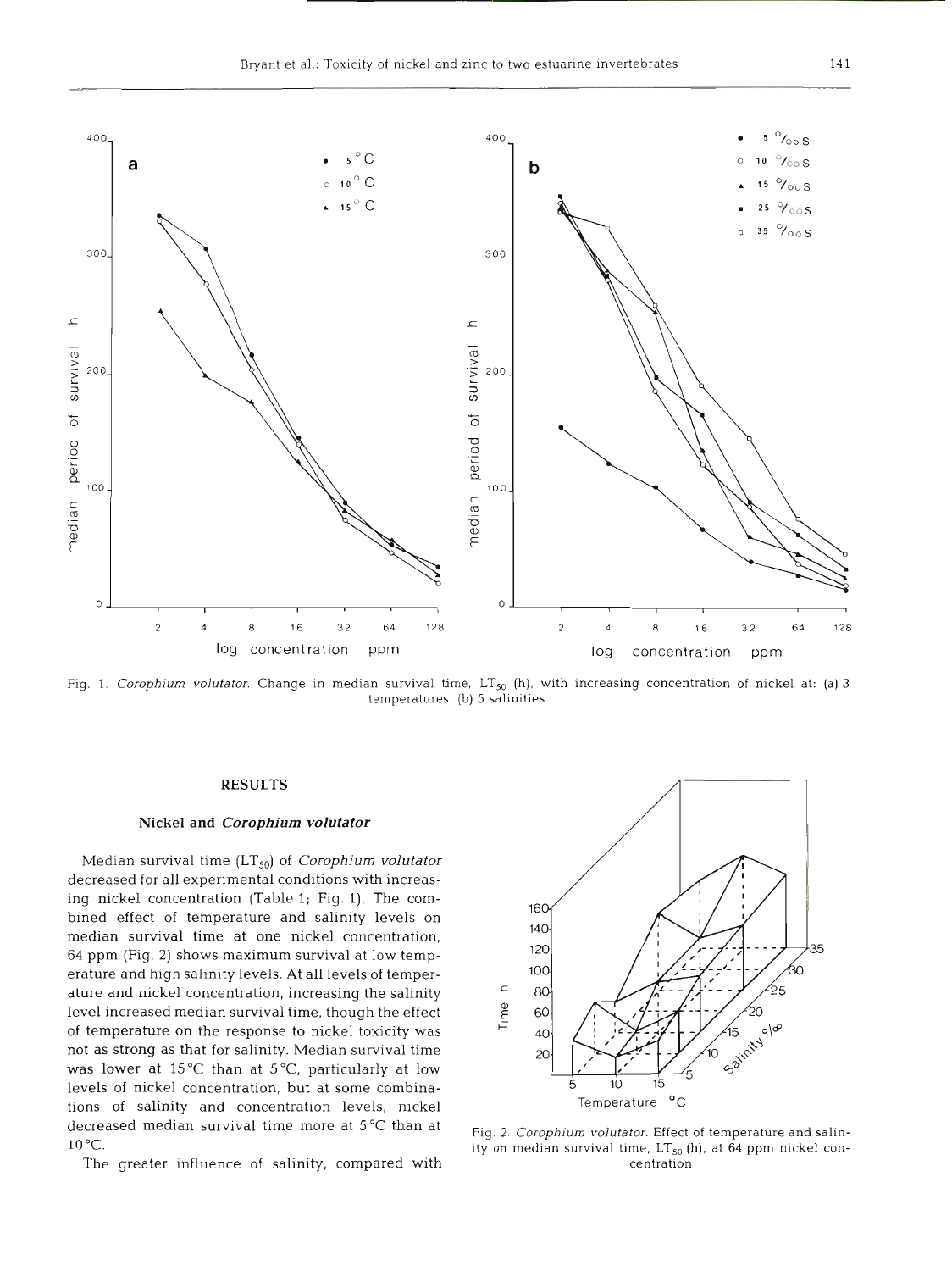| Exposure<br>time(h) | $5\%$ |      |     | $10\%$ $15\%$ $25\%$ $35\%$ |           | $5\%$ |     |    | $10\%$ $15\%$ $25\%$ $35\%$ |      | $5\%$                              |    |    |     | 10\% 15\% 25\% 35\% |
|---------------------|-------|------|-----|-----------------------------|-----------|-------|-----|----|-----------------------------|------|------------------------------------|----|----|-----|---------------------|
| 24                  | 80    | >128 | 60  | $>128$ > 128                |           | 46    | 62  | 90 | >128                        | >128 | $>128$ $>128$ $>128$ $>128$ $>128$ |    |    |     |                     |
| 48                  | 20    | 60   | 31  |                             | 100 > 128 | 18    | 30  | 46 | 56                          | 160  | 30.0                               | 50 | 54 |     | 65 > 128            |
| 96                  | 5     | 21   | 18  | 36                          | -54       | 8     | 15  | 22 | 24                          | 52   | 5.6                                | 16 | 18 | 22  | 34                  |
| 192                 | ٠     |      | 9.5 | 15                          | 16        | 3.2   | 7.0 | 11 | 8.5                         | 16   | ٠                                  | ٠  | 5  | 7.2 | 7.5                 |

Table 2. *Corophium volutator.* Median lethal concentrations, LC<sub>50</sub>, of nickel (ppm) at 5 to 15 °C and 5 to 35 % for exposure times of 24 to 192 h

Table 3. *Corophium volutator.* Analysis of variance of effects of 7 nickel concentrations, 5 salinities and 3 temperatures on median survival times. DF: degrees of freedom; MS: mean sum of squares; F: ratio of treatment mean square to error mean square

| Source of variation                                                                        | DF           | MS      | $\boldsymbol{F}$ |             |
|--------------------------------------------------------------------------------------------|--------------|---------|------------------|-------------|
| Temperature                                                                                |              |         |                  |             |
| T                                                                                          | $\mathbf{1}$ | 22,700  | 8.19             | . .         |
| $T^2$                                                                                      | $\mathbf{1}$ | 1,193   | 0.43             | <b>NS</b>   |
| Concentration                                                                              |              |         |                  |             |
| C                                                                                          | $\mathbf{1}$ | 675,600 | 243.99           | .           |
| $\mathbb{C}^2$                                                                             | $\mathbf{1}$ | 256,300 | 92.56            | .           |
| Salinity                                                                                   |              |         |                  |             |
| S                                                                                          | $\mathbf{1}$ | 120,700 | 43.59            | .           |
| $\mathbf{S}^2$                                                                             | $\mathbf{1}$ | 24,000  | 8.67             | . .         |
| Temperature × concentration                                                                |              |         |                  |             |
| TC                                                                                         | $\mathbf{1}$ | 10,120  | 3.65             | $_{\rm NS}$ |
| $T^2C$                                                                                     | $\mathbf{1}$ | 3,148   | 1.14             | $_{\rm NS}$ |
| $TC^2$                                                                                     | $\mathbf{1}$ | 9,667   | 3.49             | $_{NS}$     |
| $T^2C^2$                                                                                   | $\mathbf{1}$ | 2,056   | 0.74             | $_{\rm NS}$ |
| Temperature $\times$ salinity                                                              |              |         |                  |             |
| <b>TS</b>                                                                                  | $\mathbf{1}$ | 4,728   | 1.71             | $_{\rm NS}$ |
| $T^2S$                                                                                     | $\mathbf{1}$ | 442.7   | 0.16             | <b>NS</b>   |
| TS <sup>2</sup>                                                                            | $\mathbf{1}$ | 681.9   | 0.25             | $_{\rm NS}$ |
| $T^2S^2$                                                                                   | $\mathbf{1}$ | 81.69   | 0.03             | <b>NS</b>   |
| Concentration $\times$ salinity                                                            |              |         |                  |             |
| CS                                                                                         | $\mathbf{1}$ | 17,880  | 6.46             | ٠           |
| C <sup>2</sup> S                                                                           | $\mathbf{1}$ | 2,113   | 0.76             | $_{\rm NS}$ |
| CS <sup>2</sup>                                                                            | $\mathbf{1}$ | 14,330  | 5.18             | $\bullet$   |
| $C^2S^2$                                                                                   | $\mathbf{1}$ | 11,670  | 4.21             | ٠           |
| Temperature $\times$ concentration $\times$ salinity (error)                               | 86           | 2,768.9 |                  |             |
| Total                                                                                      | 104          |         |                  |             |
| $\cdots$ $P \le 0.001$ ; $\cdots$ $P \le 0.01$ ; $\cdot$ $P \le 0.05$ ; NS Not significant |              |         |                  |             |
|                                                                                            |              |         |                  |             |

temperature, on the lowering of median survival time ture from 15 to  $5^{\circ}$ C resulted in no more than a 2-fold by increasing nickel concentration is demonstrated by increase in median lethal concentration. the median lethal concentrations  $(LC_{50})$  of nickel to The analysis of variance of median survival times for *Corophium volutator* (Table **2).** An increase from 5 to *Corophium volutator* (Table *3)* shows that the linear 35 % resulted in at least a 5-fold increase in median effects of temperature, concentration and salinity, and lethal concentration, whereas a decrease in tempera- the quadratic effect of both concentration and salinity,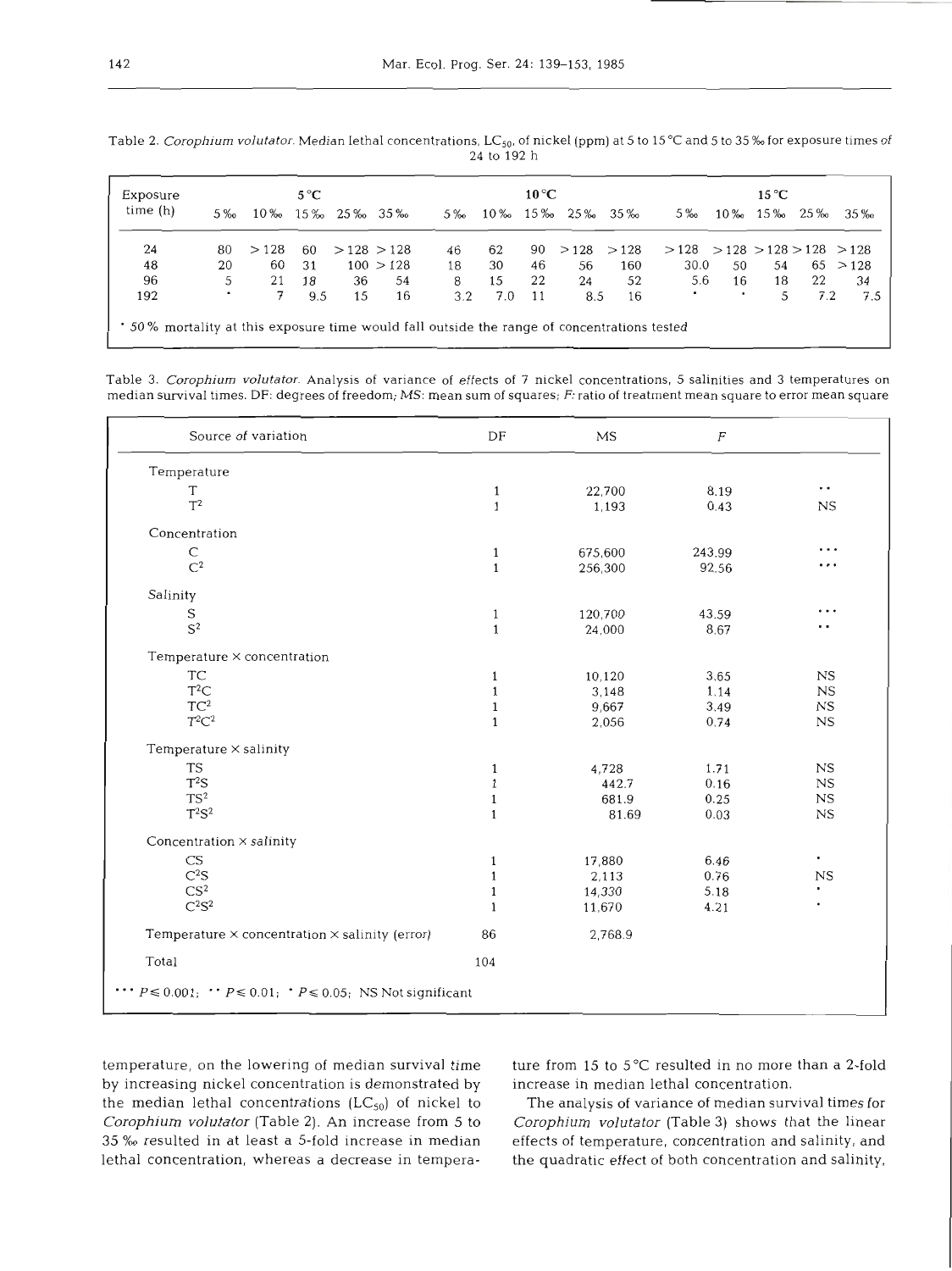| Concentration | $5^{\circ}$ C |      |        |       | $10^{\circ}$ C |       | $15^{\circ}$ C |       |       |
|---------------|---------------|------|--------|-------|----------------|-------|----------------|-------|-------|
| (ppm)         | 15%           | 25 ‰ | $35\%$ | 15 ‰  | 25%            | 35%   | 15 ‰           | 25 ‰  | 35%   |
| 16            | 350           | >384 | > 384  | > 384 | > 384          | > 384 | 280            | > 384 | >384  |
| 32            | 180           | >384 | > 384  | 230   | > 384          | > 384 | 68             | > 384 | > 384 |
| 64            | 150           | 330  | >384   | 115   | > 384          | > 384 | 76             | 240   | 280   |
| 128           | 115           | 260  | > 384  | 85    | 230            | > 384 | 68             | 150   | 280   |
| 256           | 62            | 130  | 220    | 53    | 130            | 310   | 48             | 64    | 220   |
| 512           | 36            | 76   | 135    | 33    | 80             | 145   | 27             | 36    | 80    |
| 1000          | 20            | 58   | 60     | 40    | 80             | 90    | 12             | 24    | 70    |
| 2000          | 7.5           | 22   | 42     | 20    | 60             | 60    | 7.5            | 14    | 35    |

Table 4. *Macoma balthica*. Median survival times LT<sub>50</sub> (h), derived graphically at 5 to 15 °C, 15 to 35 ‰, and nickel concentrations of 16 to 2000 ppm

significantly  $(P < 0.01)$  affected median survival times. tration is not inferred. (These points of interpretation

LT<sub>50</sub> = 203.1 - 3.6 T - 6.266 C + 0.0345 C<sup>2</sup> + 9.93 S  
- 0.1681 S<sup>2</sup> (1)  
(
$$
R^2
$$
 = 76.5 %;  $F$  = 16.15; df = 5.99;  $P$  < 0.001)

where  $T =$  temperature (°C);  $C =$  concentration of the metal (ppm);  $S =$  salinity  $\%$ <sub>0</sub>). The C and C<sup>2</sup> terms For *Macoma balthica* an increase in the level of

None of the possible 2-way interactions significantly also apply to the other species and metal combinations affected LT<sub>50</sub> values ( $P > 0.01$ ). The response surface below.) For C. volutator with nickel, no interactions are equation was: significant and therefore isopleth diagrams are not

## (R2 = 76.5 %; F= 16.15; df = 5.99; P< 0.001) **Nickel and** *Macoma balthica*

together approximate a hyperbolic decrease in  $LT_{50}$  concentration of nickel resulted in decreased median with concentration. An optimum in  $LT_{50}$  with concen- survival times under all experimental conditions



Fig. 3. *Macoma balthica.* Change in median survival time, LT<sub>50</sub> (h), with increasing concentration of nickel at: (a) 3 temperatures; (b) 3 salinities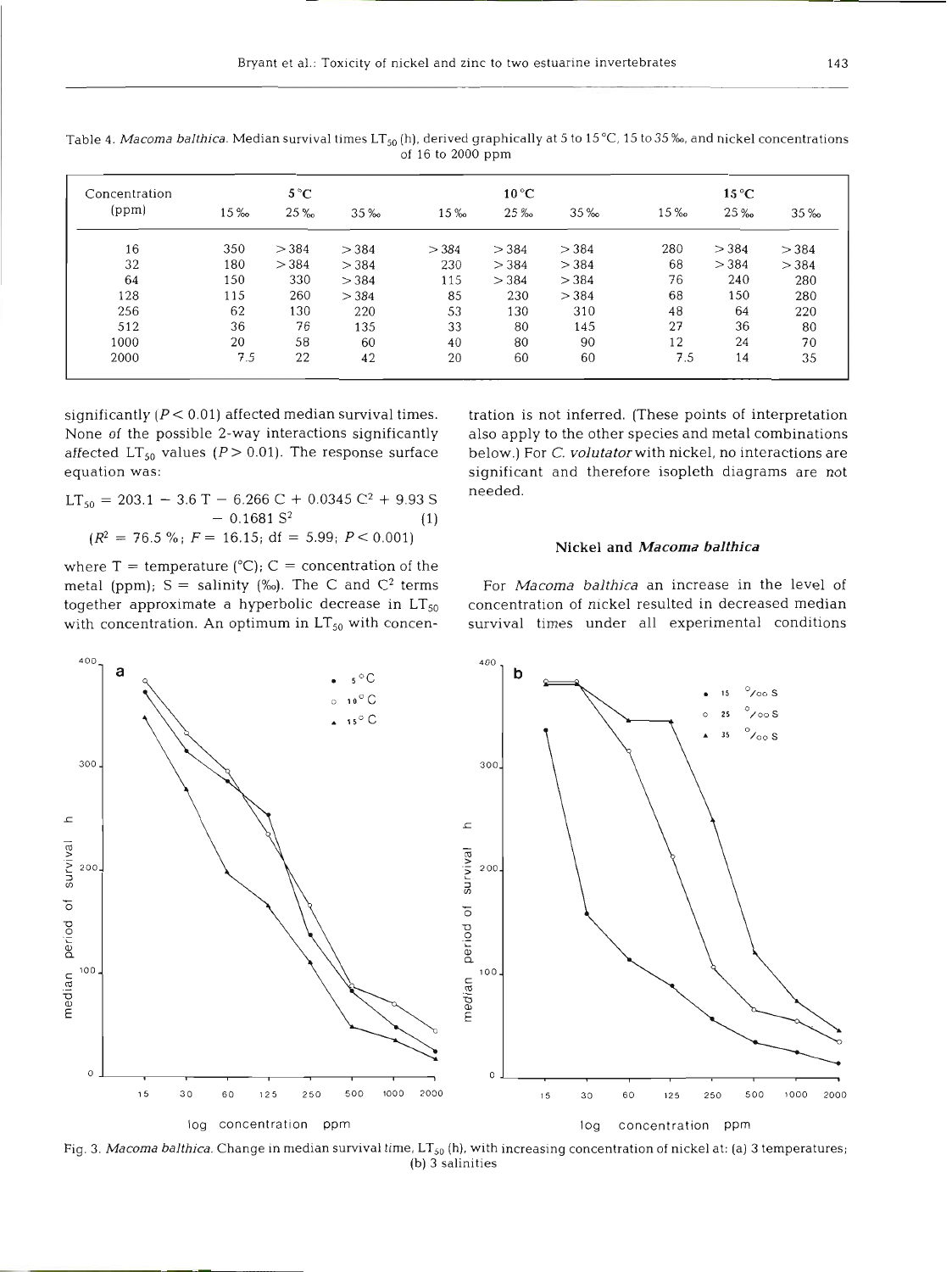

median survival time, LT<sub>50</sub> (h), at 256 ppm nickel concentra- model. tion

(Table 4; Fig. *3).* The combined effect of temperature and salinity levels on median survival time at one nickel concentration, 256 ppm (Fig. 4), shows greatest sensitivity to nickel is occurring at low salinity. The median survival time at each salinity level was greater at 5 than at 15 "C, though there was little difference at 5 and 10°C.

This pattern of response to nickel was reflected by the median lethal concentrations (LC<sub>50</sub>) for *Macoma balthica* (Table 5) with changes in salinity exerting greater effects than changes in temperature.

The effect of temperature on median survival time  $(LT_{50})$  of *Macoma balthica* is insignificant  $(P > 0.01)$  by the analysis of variance (Table 6). The linear effect of nickel concentration and salinity, and the quadratic

effect of concentration all had highly significant  $(P < 0.01)$  effects on median survival time. The linearlinear interaction between concentration and salinity was also significant ( $P < 0.01$ ), indicating that the effect of concentration was altered with the level of salinity and vice versa. The response surface equation  $\begin{array}{ccc} \text{30}\end{array}$   $\begin{array}{ccc} \text{30}\end{array}$   $\begin{array}{ccc} \text{30}\end{array}$   $\begin{array}{ccc} \text{31}\end{array}$   $\begin{array}{ccc} \text{32}\end{array}$   $\begin{array}{ccc} \text{33}\end{array}$   $\begin{array}{ccc} \text{34}\end{array}$   $\begin{array}{ccc} \text{35}\end{array}$   $\begin{array}{ccc} \text{36}\end{array}$   $\begin{array}{ccc} \text{37}\end{array}$   $\begin{array}{ccc} \text{38}\end{array}$ 

$$
LT_{50} = 73.2 - 0.3756 C + 0.0000177 C2 + 9.33 S- 0.00447 CS(R2 = 78.7 %; F = 14.19; df = 4.67; P < 0.001)
$$

Fig. 5 shows the response surface isopleths representing the combined effects of nickel concentration and salinity on median survival times for *Macoma balthica* at 5 "C. Maximum survival times occur at high salinities and low concentrations. As salinity increases, the effect of concentration of nickel is progressively increased. This is demonstrated by the increasing **35** steepness of the contours with increasing nickel concentration. **A** given increase in concentration reduces  $LT_{50}$  *less* at lower salinities than at higher salinities and hence the negative sign of the coefficient of the concentration-salinity interaction, i;e. higher salinities antagonize the metal's effect. The isopleths generated Temperature $^{\circ}$ C at 5, 10 and 15 $^{\circ}$ C were the same, as no significant **Fig.** *4. Macoma balthica.* Effect of temperature and salinity on temperature term was included in the response surface

#### **Zinc and** *Corophium volutator*

Increase in the concentration of zinc decreased median survival time (LT<sub>50</sub>) for *Corophium volutator* under all experimental conditions (Table 7; Fig. 6). Maximum median survival time occurred at low temperature and high salinity. The combined effect of temperature and salinity on the median survival time of C. *volutator* at one zinc concentration, **4** ppm, is shown in Fig. 7.

For *Corophium volutatorat* all salinities and temperatures the median lethal concentration decreased as exposure time was increased (Table 8). Increased salinity increased the median lethal concentration, but the temperature effect was less clear as there was a

Table 5. Macoma balthica. Median lethal concentrations, LC<sub>50</sub>, of nickel (ppm) at 5 to 15 °C and 15 to 35 % for exposure times of 24 to *192* h

| Exposure |      | $5^{\circ}$ C |        |     | $10^{\circ}$ C |        |        | $15^{\circ}$ C |        |
|----------|------|---------------|--------|-----|----------------|--------|--------|----------------|--------|
| time (h) | 15 ‰ | 25 ‰          | 35 ‰   | 15‰ | 25 ‰           | 35%    | $15\%$ | 25 ‰           | 35%    |
| 24       | 850  | 1750          | > 2000 | 750 | > 2000         | > 2000 | 540    | 950            | > 2000 |
| 48       | 300  | 800           | 1600   | 260 | 1600           | > 2000 | 300    | 400            | > 2000 |
| 96       | 100  | 380           | 700    | 95  | 560            | 1100   | 110    | 180            | 540    |
| 192      | 36   | 180           | 300    | 36  | 180            | 450    | 48     | 80             | 140    |

340 320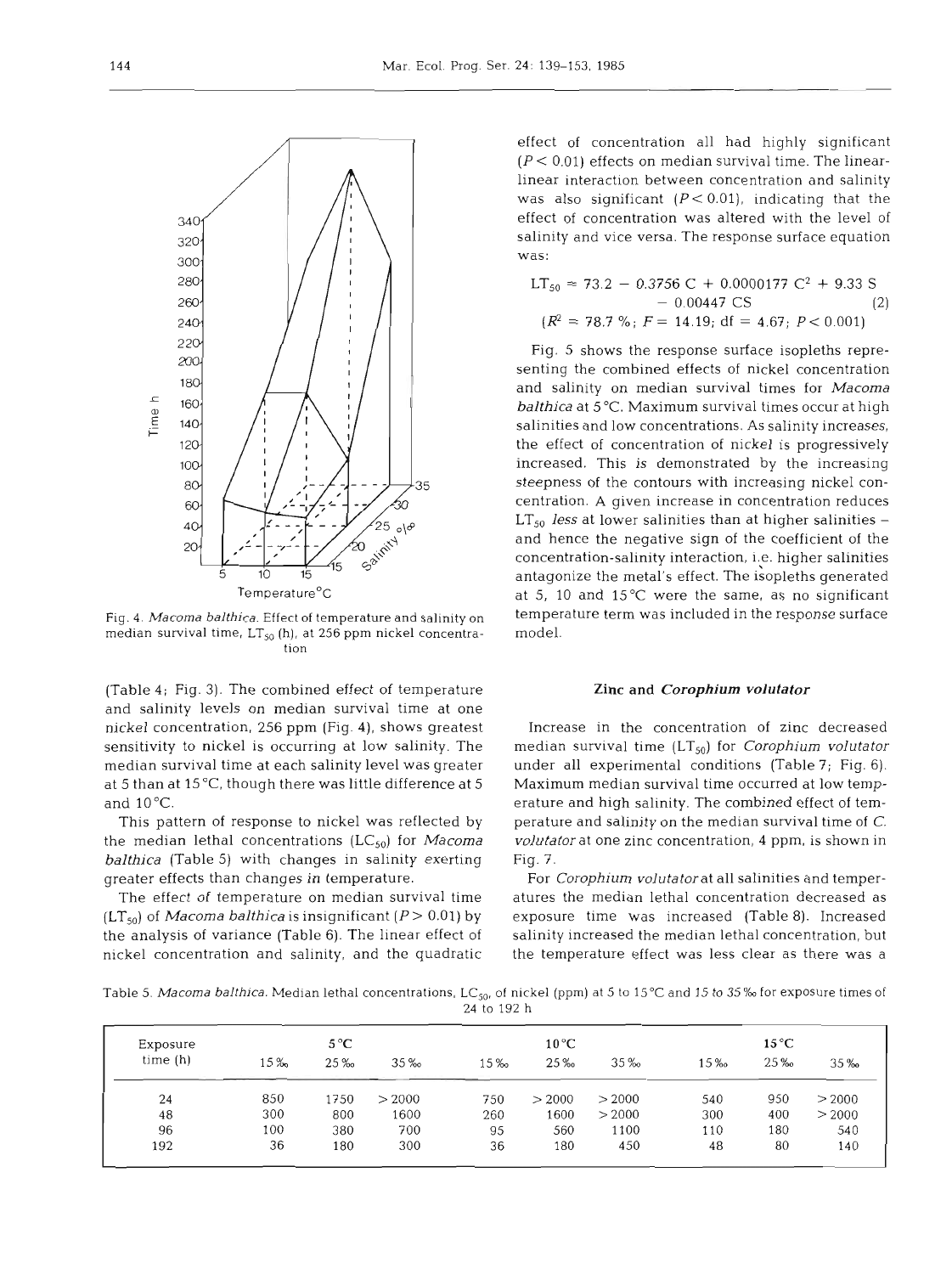| Source of variation                                          | DF           | MS       | $\cal F$ |             |
|--------------------------------------------------------------|--------------|----------|----------|-------------|
| Temperature                                                  |              |          |          |             |
| T                                                            | $\mathbf{1}$ | 18,490   | 4.18     |             |
| $T^2$                                                        | $\mathbf{1}$ | 15,480   | 3.50     |             |
| Concentration                                                |              |          |          |             |
| C                                                            | $\mathbf{1}$ | 624,900  | 141.20   |             |
| $C^2$                                                        | $\mathbf{1}$ | 270,000  | 61.00    |             |
| Salinity                                                     |              |          |          |             |
| $\mathbf S$                                                  | $\mathbf{1}$ | 240,800  | 54.41    | $\cdots$    |
| $S^2$                                                        | $\mathbf{1}$ | 7,084    | 1.60     | <b>NS</b>   |
| $Temperature \times concentration$                           |              |          |          |             |
| <b>TC</b>                                                    | $\mathbf{1}$ | 3,937    | 0.89     | $_{\rm NS}$ |
| $T^2C$                                                       | 1            | 149.8    | 0.03     | $_{\rm NS}$ |
| $TC^2$                                                       | 1            | 343.8    | 0.08     | $_{\rm NS}$ |
| $T^2C^2$                                                     | $\mathbf{1}$ | 28.72    | 0.01     | $_{\rm NS}$ |
| Temperature $\times$ salinity                                |              |          |          |             |
| <b>TS</b>                                                    | $\mathbf{1}$ | 171.1    | 0.04     | NS          |
| $T^2S$                                                       | 1            | 213.0    | 0.05     | <b>NS</b>   |
| TS <sup>2</sup>                                              | $\mathbf{1}$ | 108.4    | 0.02     | $_{\rm NS}$ |
| $T^2S^2$                                                     | 1            | 21.67    | 0.00     | NS          |
| Concentration × salinity                                     |              |          |          |             |
| $\mathbb{C}\mathsf{S}$                                       | $\mathbf{1}$ | 40,140   | 9.07     | $\cdot$ .   |
| C <sup>2</sup> S                                             | $\mathbf{1}$ | 3,642    | 0.82     | $_{\rm NS}$ |
| $CS^2$                                                       | $\mathbf{1}$ | 3,932    | 0.89     | $_{\rm NS}$ |
| $C^2S^2$                                                     | $\mathbf{1}$ | 6,913    | 1.56     | NS          |
| Temperature $\times$ concentration $\times$ salinity (error) | 53           | 4,425.94 |          |             |
| Total                                                        | 71           |          |          |             |

Table 6. Macoma balthica. Analysis of variance of effects of 8 nickel concentrations, 3 salinities and 3 temperatures on median survival times. DF: degrees of freedom; MS: mean sum of squares;  $F$ : ratio of treatment mean square to error mean square



bined effect of nickel concentration and salinity on median survival time,  $LT_{50}$  (h), at 5<sup>°</sup>C

greater difference between median lethal concentrations at 10 and 15°C than between those at 5 and 10°C.

Analysis of variance of median survival times for **Corophiurn** volutator exposed to zinc (Table 9) shows that the linear effects of temperature, concentration and salinity, and the quadratic effect of concentration all significantly influence median survival time. The linear-linear interaction between concentration and salinity had a significant effect  $(P < 0.01)$  on median survival time. The response equation was:

$$
LT_{50} = 135.9 - 4.51 T - 3.146 C + 0.02165 C2
$$
  
+ 3.345 S - 0.0307CS (3)  

$$
(R2 = 54.8 %; F = 13.49; df = 5.114; P < 0.001)
$$

The interaction between zinc concentration salinity (Fig. 8) shows maximum survival times occur-16 16 128 16 128 15 16 1000 1000 1000 1000 *ing at high salinities and low concentrations.* **A given**<br>Concentration ppm **increase in concentration reduces median survival** Fig. 5. *Macoma balthica*, Response surface showing com-<br>bined effect of nickel concentration and salinity on median time *less* at low salinities than at high salinities. The sign of this interaction term is negative in the response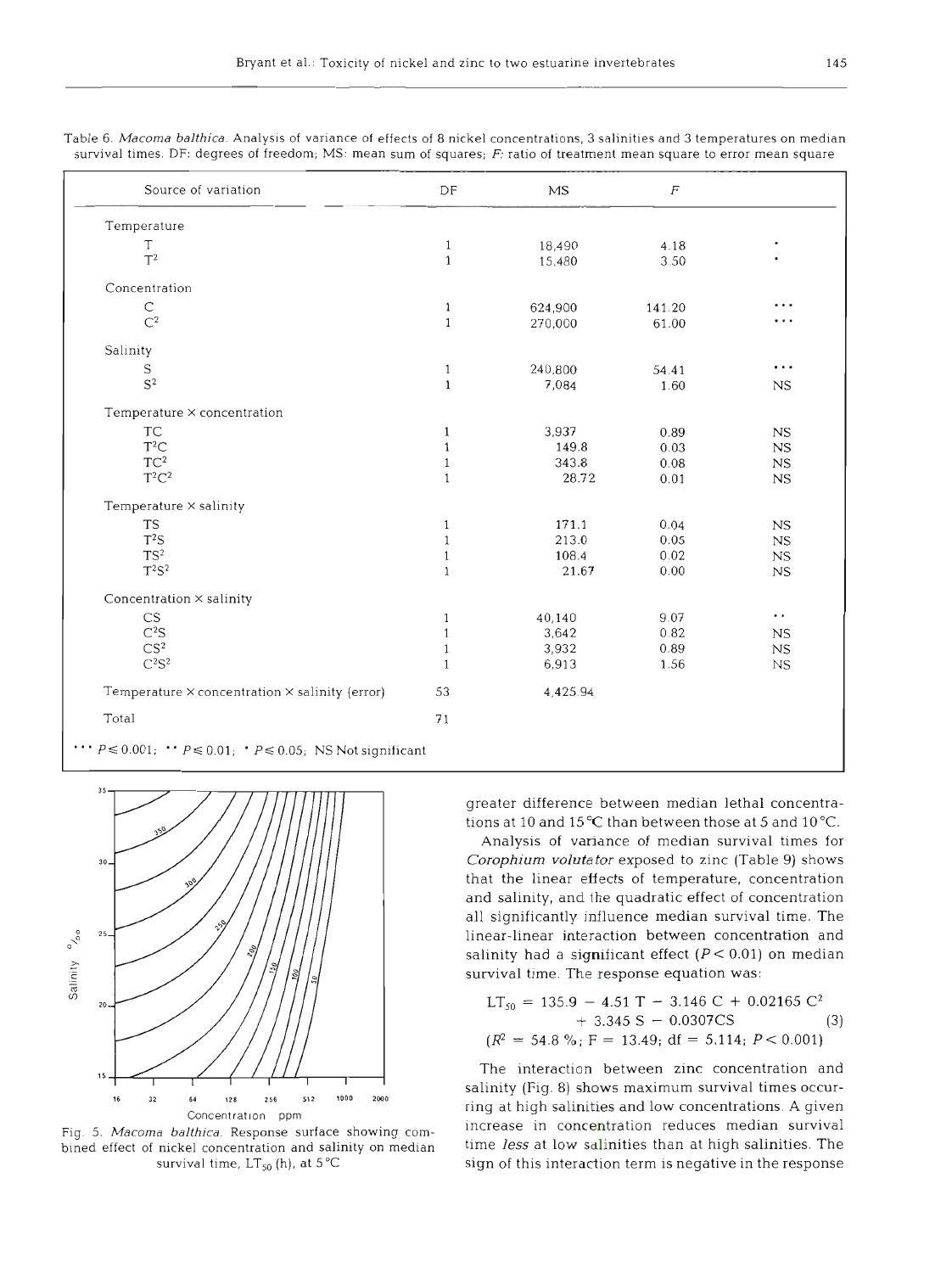| Concentration |       |     | $5^{\circ}$ C |              |        |     |     | $10^{\circ}$ C |               |     |    |        | $15^{\circ}$ C |     |      |
|---------------|-------|-----|---------------|--------------|--------|-----|-----|----------------|---------------|-----|----|--------|----------------|-----|------|
| (ppm)         | $5\%$ | 10% | $15\%$        | 25‰          | $35\%$ | 5%  | 10% | 15%            | $25\%$ $35\%$ |     | 5% | $10\%$ | $15\%$         | 25% | 35 ‰ |
|               | 90    | 270 | 330           | $>384$ > 384 |        | 100 | 115 | 320            | > 384         | 220 | 96 | 160    | 180            | 210 | 150  |
| 2             | 80    | 145 | 165           | 270          | 300    | 66  | 60  | 145            | 320           | 160 | 78 | 70     | 120            | 130 | 120  |
| 4             | 68    | 105 | 120           | 160          | 220    | 58  | 70  | 135            | 160           | 155 | 48 | 90     | 68             | 100 | 110  |
| 8             | 60    | 60  | 110           | 120          | 180    | 54  | 60  | 58             | 96            | 130 | 58 | 70     | 52             | 76  | 76   |
| 16            | 56    | 56  | 60            | 85           | 115    | 44  | 42  | 70             | 80            | 85  | 35 | 48     | 38             | 42  | 60   |
| 32            | 50    | 44  | 42            | 58           | 64     | 50  | 34  | 50             | 56            | -80 | 33 | 38     | 44             | 34  | 48   |
| 64            | 35    | 22  | 26            | 38           | 37     | 35  | 27  | 35             | 38            | -52 | 20 | 33     | 35             | 24  | 46   |
| 128           | 23    | 22  | 23            | 32           | 33     | 31  | 23  | 26             | 30            | 48  | 12 | 20     | 21             | 23  | 24   |

Table 7. *Corophium volutator.* Median survival times, LT<sub>50</sub> (h), derived graphically at 5 to 15 °C, 5 to 35 ‰ and zinc concentrations of 1 to 128 ppm

surface equation, indicating the antagonistic effect of salinity on the effect of concentration.

### **Zinc** and *Macoma balthica*

For *Macoma balthica* median survival times decreased with increasing zinc concentration (Table 10; Fig. 9). Increasing salinity and decreasing temperature increased median survival time, and Fig. 10 shows the combined effects of temperature and salinity on median survival time at one zinc concentration, 250 ppm. The temperature effect was generally less

consistent than the salinity effect, as the median survival times were greater at 10 than 5 °C for some experimental combinations.

Median lethal concentrations,  $LC_{50}$ , (Table 11) reveal that for both 48 h and 96 h periods of exposure zinc was most toxic at 15 °C and least toxic at 10 °C;  $LC_{50}$  values at 5°C were intermediate. All  $LC_{50}$  values decreased as exposure time increased, as was found for *Corophium voluta tor.* 

Analysis of variance of median survival times indicates that the linear effects of temperature, concentration and salinity, and the quadratic effects of temperature and concentration had a highly significant



Fig. 6. *Corophium volutator*. Change in median survival time, LT<sub>50</sub> (h), with increasing concentration of zinc at: (a) 3 temperatures; (b) 5 salinities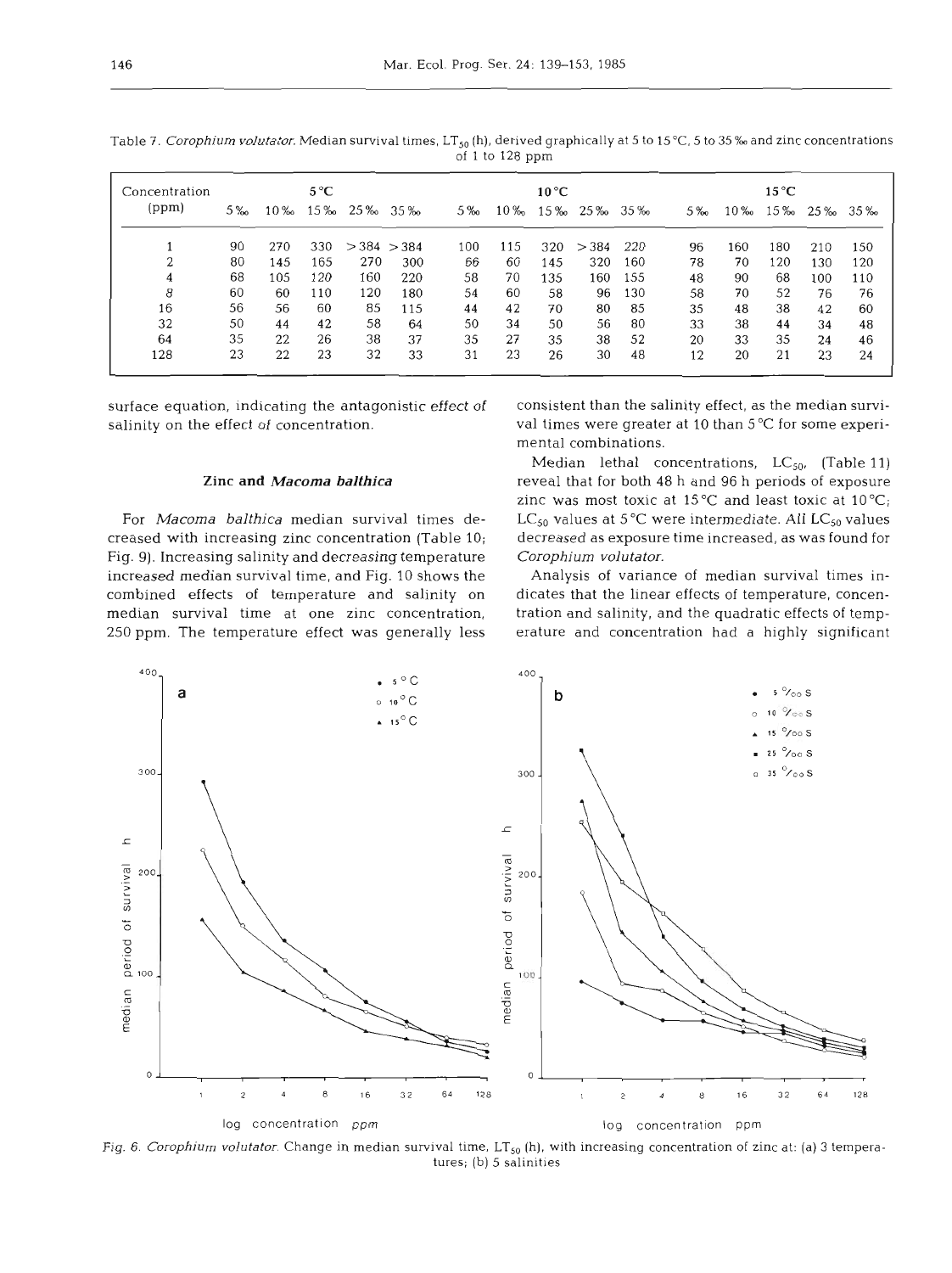

Fig. 7. *Corophium volutator.* Effects of temperature and salinity on median survival time,  $LT_{50}$  (h), at 4 ppm zinc concentration

 $(P < 0.01)$  influence on median survival time (Table 12). All 3 of the linear-linear interaction terms were significant,  $(P < 0.01)$ : temperature and concentration, temperature and salinity, and concentration and salinity. The response surface equation was:

0.0000548  $C^2$  + 11.76 S + 0.00554 TC - 0.529 TS - species is greatest at 35 % and 5 °C.<br>High salinities antagonize the effects of zinc on

tion term in the equation, i.e. increased salinity salinity and temperature conditions.

antagonizes the effect of the metal. The isopleths generated for 5, 10 and 10°C were of a similar pattern.

The effect of zinc concentration and temperature on median survival time for *Macoma balthica* at 25 % is shown in Fig. 12 which is a very different pattern of isopleths to that for the concentration-salinity response  $240$ ,  $240$ ,  $240$ ,  $240$ ,  $240$ ,  $240$ ,  $240$ ,  $240$ ,  $240$ ,  $240$ ,  $240$ ,  $240$ ,  $240$ ,  $240$ ,  $240$ ,  $240$ ,  $240$ ,  $240$ ,  $240$ ,  $240$ ,  $240$ ,  $240$ ,  $240$ ,  $240$ ,  $240$ ,  $240$ ,  $240$ ,  $240$ ,  $240$ ,  $240$ ,  $240$ ,  $240$  $220$   $\left(\begin{array}{c} \end{array}\right)$   $\left(\begin{array}{c} \end{array}\right)$  concentrations and low temperatures. Here, a given 200- increase in concentration of zinc decreases the median survival time *less* at high temperatures than at low temperatures and hence this interaction term has a positive sign in the response surface equation.<br>
140. Increased temperature therefore ameliorates the effect<br>
120.

80.  $\sqrt{1 + \sqrt{25}}$  salinity on median survival time at one concentration, 60<br>  $\begin{bmatrix} 1 & 1 & 1 \\ 0 & 1 & 1 \\ 0 & 1 & 1 \end{bmatrix}$  (Fig. 13) shows that a given increase in<br>  $\begin{bmatrix} 1 & 1 & 1 \\ 0 & 1 & 1 \\ 0 & 0 & 1 \end{bmatrix}$  (Fig. 13) shows that a given increase in<br>  $\begin{bmatrix} 1 & 1 & 1 \\ 0 & 1 & 1 \end{bmatrix}$  at low calinii. 40  $\frac{1}{2}$   $\frac{1}{2}$   $\frac{1}{2}$   $\frac{1}{2}$   $\frac{1}{2}$   $\frac{1}{2}$   $\frac{1}{2}$   $\frac{1}{2}$   $\frac{1}{2}$   $\frac{1}{2}$   $\frac{1}{2}$   $\frac{1}{2}$   $\frac{1}{2}$   $\frac{1}{2}$   $\frac{1}{2}$   $\frac{1}{2}$   $\frac{1}{2}$   $\frac{1}{2}$   $\frac{1}{2}$   $\frac{1}{2}$   $\frac{1}{2}$   $\frac{1}{2}$ at low salinities than at high salinities. Therefore increased salinity antagonizes the effect of temperature.

#### **DISCUSSION**

Concentration, temperature and salinity all significantly affect the median survival time of *Corophium volutator* when the toxic metal is nickel or zinc, and *Macoma balthica* only when the metal is zinc. Temperature does not significantly affect the median survival time of M. *balthica* when exposed to nickel, though concentration of this metal and salinity had significant  $LT_{50} = -113.2 + 27.94$  T - 1.202T<sup>2</sup> - 0.1599 C + effects. In general, median survival time for both species is greatest at 35 % and 5 °C.

 $(R^2 = 87.9\%; F = 7.92, df = 8.63; P < 0.001).$ <br>(R<sup>2</sup> = 87.9%;  $F = 7.92$ ,  $F = 7.92$ ,  $F = 7.92$ ,  $F = 8.63$ ,  $F = 0.001$ ).<br>(A) median survival time of *Corophium volutator* and simi-<br>larly antagonizes the effects of both zinc and ni The interactive effect of concentration and salinity *Macoma balthica.* On the other hand, low temperature on median survival times at 5°C is shown in Fig. 11, antagonizes the effects of zinc on *M. balthica.* This Here again, a given increase in concentration of zinc means that the metals are having their maximal effect reduces median survival time *less* at low salinities than in reducing the median survival times of the 2 species at high salinities, with a negative sign for this interac- when the concentrations are present in their optimal

Table 8. *Corophium volutator.* Median lethal concentrations, LC<sub>50</sub>, of zinc (ppm) at 5 to 15 °C and 5 to 35 % for exposure times of 24 to 192 h

| Exposure                                                                                    |     |              | $5^{\circ}$ C |             |     |              |        | $10^{\circ}$ C       |        |          |       |        | $15^{\circ}$ C |      |           |
|---------------------------------------------------------------------------------------------|-----|--------------|---------------|-------------|-----|--------------|--------|----------------------|--------|----------|-------|--------|----------------|------|-----------|
| time $(h)$                                                                                  | 5%  | $10\%$       |               | 15% 25% 35% |     | $5\%$        | $10\%$ | $15\%$               | $25\%$ | $35\%$   | $5\%$ | $10\%$ | $15\%$         | 25 ‰ | - 35 ‰    |
| 24                                                                                          | 128 | 95           | 110           | >128 > 128  |     | $>128$ 100   |        | $>128$ $>128$ $>128$ |        |          | 44    | 90     | 90             |      | 65 > 128  |
| 48                                                                                          | 14  | 20           | 25            | 46          | -54 | 13           | 12     | 31                   |        | 46 > 128 | 7     | 17     | 16             | 17   | 27        |
| 96                                                                                          |     | 4.6          | 6.5           | 12          | 16  |              | 1.6    | 8.5                  | 11     | 15       | 1.1   | 3.2    | 3.4            | 4.4  | 3.6       |
| 192                                                                                         |     | $\mathbf{1}$ | 1.7           | 3           | 4.4 | $\mathbf{r}$ | ٠      | 1.9                  | 2.7    | 1.7      | ٠.    |        | ٠              | 1.1  | $\bullet$ |
| • 50% mortality at this exposure time would fall outside the range of concentrations tested |     |              |               |             |     |              |        |                      |        |          |       |        |                |      |           |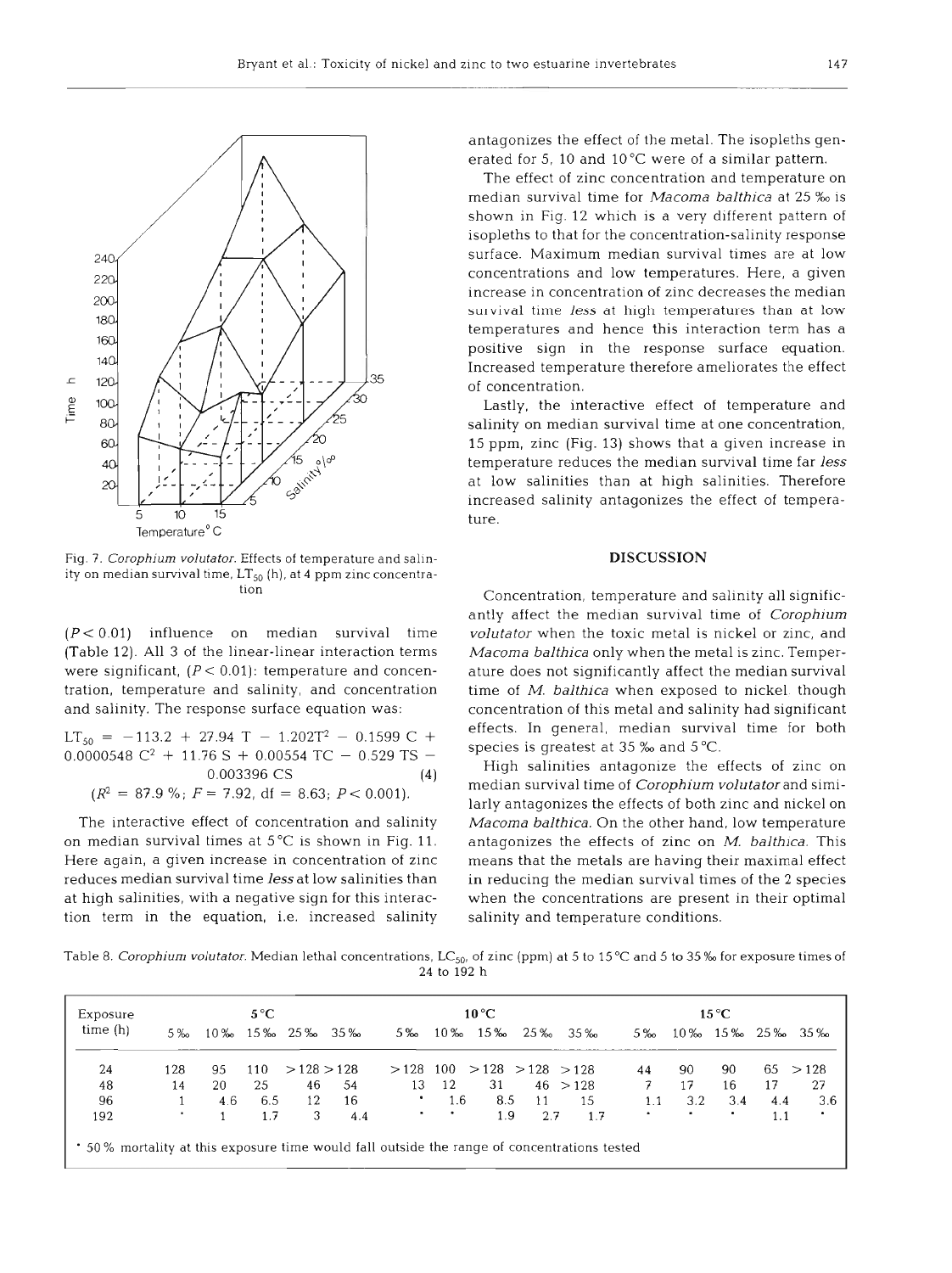| Source of variation                                                | DF           | MS       | $\mathcal{F}$ |                |
|--------------------------------------------------------------------|--------------|----------|---------------|----------------|
| Temperature                                                        |              |          |               |                |
| T                                                                  | $\mathbf{1}$ | 40,590   | 15.32         | $\cdots$       |
| $T^2$                                                              | $\mathbf{1}$ | 432      | 0.16          | NS             |
| Concentration                                                      |              |          |               |                |
| $\mathsf C$                                                        | $\mathbf{1}$ | 211,500  | 79.81         | .              |
| $\mathsf{C}^2$                                                     | $\mathbf{1}$ | 111,600  | 42.11         | .              |
| Salinity                                                           |              |          |               |                |
| $\mathbf S$                                                        | $\mathbf{1}$ | 78,080   | 29.46         | .              |
| S <sup>2</sup>                                                     | $\mathbf{1}$ | 10,860   | 4.10          | $_{\rm NS}$    |
| ${\bf Temperature}\times {\bf concentration}$                      |              |          |               |                |
| TC                                                                 | $\mathbf{1}$ | 14,580   | 5.50          | $\blacksquare$ |
| $T^2C$                                                             | $\mathbf{1}$ | 131.5    | 0.05          | NS             |
| $TC^2$                                                             | 1            | 10,380   | 3.92          | $_{\rm NS}$    |
| $T^2C^2$                                                           | $\mathbf{1}$ | 20.04    | 0.01          | $_{\rm NS}$    |
| Temperature $\times$ salinity                                      |              |          |               |                |
| TS                                                                 | $\mathbf{1}$ | 15,150   | 5.72          | $\bullet$      |
| $T^2S$                                                             | $\mathbf{1}$ | 554.5    | 0.21          | $_{\rm NS}$    |
| TS <sup>2</sup>                                                    | $\mathbf{1}$ | 30.67    | 0.01          | $_{\rm NS}$    |
| $T^2S^2$                                                           | $\mathbf{1}$ | 2,966    | 1.12          | $_{\rm NS}$    |
| Concentration × salinity                                           |              |          |               |                |
| $\mathbb{C}\mathsf{S}$                                             | $\mathbf{1}$ | 22,420   | 8.46          | $\cdots$       |
| C <sup>2</sup> S                                                   | $\mathbf{1}$ | 13,820   | 5.22          | $\cdot$        |
| CS <sup>2</sup>                                                    | $\mathbf{1}$ | 8,290    | 3.13          | NS             |
| $C^2S^2$                                                           | $\mathbf{1}$ | 9,519    | 3.59          | $_{\rm NS}$    |
| Temperature $\times$ concentration $\times$ salinity (error)       | 101          | 2,650.02 |               |                |
| Total                                                              | 119          |          |               |                |
| $\cdots$ P $\leq$ 0.001; $\cdot$ P $\leq$ 0.05; NS Not significant |              |          |               |                |

Table 9. *Corophium volutator.* Analysis of variance of effects of 8 zinc concentrations, 5 salinities and 3 temperatures on median survival times. DF: degrees of freedom; MS: mean sum of squares;  $F:$  ratio of treatment mean square to error mean square



bined effect of zinc concentration and salinity on median experimental error as all the experiments were

Variances accounted for by the multiple regression analyses of median survival times were: for *Macoma balthica,* 88 % for zinc, 79 % for nickel; for *Corophium volutator,* 77 % for nickel, indicating that the descriptive models provided a fair fit for the test results and that they each represent a reasonable predictive model of the effect of the environmental variables and metal concentration on median survival time. However, only 55 % of the variance was accounted for by the analysis of the median survival times of *C. volutator,* for zinc, leaving nearly half of the variance unexplained. In previous work on the toxicity of chromium and arsenic to these 2 species using similar experimental designs (Bryant et al. 1984, 1985), at least 75 % of the variance was accounted for, except in the case of C. *volutator*  III<sup>I</sup>EXposed to arsenic where 68 % of the variance was<br><sup>16</sup> <sup>32</sup> <sup>64</sup> <sup>128</sup> *L* **16 rational The birth uncerplained unviance in the** explained. The high unexplained variance in the Concentration ppm<br> **Explained variance in the concentration** ppm Fig. 8. *Corophium volutator.* Response surface showing com- experiments with C. *volutator* is unlikely to be due to survival time,  $LT_{50}$  (h), at  $5^{\circ}C$  designed and conducted in the same way but it may be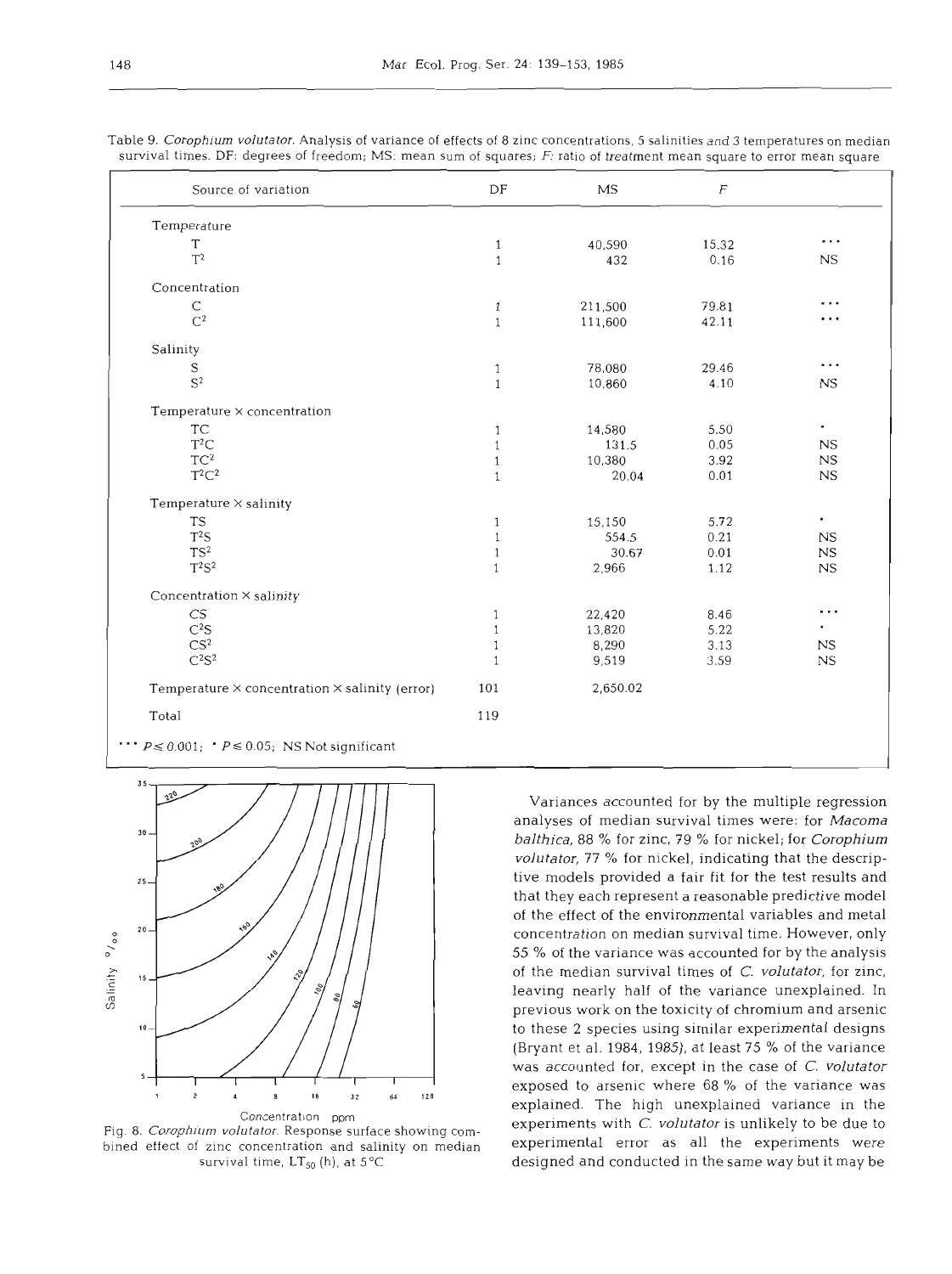|      | $5^{\circ}$ C |      |     | $10^{\circ}$ C |      | $15^{\circ}$ C |      |     |
|------|---------------|------|-----|----------------|------|----------------|------|-----|
| 15%  | 25%           | 35 ‰ | 15% | 25 ‰           | 35 ‰ | 15 ‰           | 25 ‰ | 35% |
| 130  | 240           | 290  | 135 | 210            | 300  | 100            | 135  | 180 |
| 145  | 170           | 330  | 130 | 205            | 276  | 86             | 115  | 145 |
| 105  | 220           | 400  | 130 | 230            | 230  | 90             | 130  | 135 |
| 80   | 200           | 380  | 120 | 180            | 216  | 88             | 105  | 140 |
| 85   | 115           | 240  | 85  | 150            | 185  | 64             | 100  | 125 |
| 58   | 120           | 130  | 130 | 125            | 145  | 33             | 76   | 90  |
| 18.5 | 95            | 70   | 80  | 115            | 96   | 14             | 38   | 40  |
| 4.6  | 24            | 18   | 20  | 50             | 58   | 8              | 42   | 13  |
|      |               |      |     |                |      |                |      |     |

Table 10. *Macoma balthica*. Median survival times, LT<sub>50</sub> (h), derived graphically at 5 to 15 °C, 15 to 35 ‰ and zinc concentrations of 15 to 2000 ppm

due to an inherent variability in the response of  $C$ . *volutator* to arsenic and zinc compared to *M. balthica,*  caused perhaps by factors such as the moult cycle in the crustacean.

*Corophium volutator* is more sensitive to nickel and zinc than *Macoma balthica,* and median lethal concentrations (LC<sub>50</sub>) values for *M. balthica* are an order of magnitude greater than those for C. *volutator.* This taxonomic ranking of toxicity is in agreement with the results of Eisler & Hennekey (1977) who reported 96 h  $LC_{50}$  values for nickel and zinc 10 times greater for the clam *Mya arenaria* than for the crab *Pagurus longicarpus.* 

An examination of the  $96 h$  LC<sub>50</sub> values for *Corophium volutator* indicates a rank order of metal toxicity of Zn > Cr > Ni > As and for *Macoma balthica*, of  $Cr > Zn > Ni > As$  (Bryant et al. 1984, 1985). Denton & Burden-Jones (1982) found that zinc was more toxic than nickel to juvenile banana prawns under a range of different temperatures and salinities, and Portmann (1968) found the same to be true for a variety of marine invertebrates; although Calabrese et



Fig. 9. *Macoma balthica*. Change in median survival time, LT<sub>50</sub> (h), with increasing concentration of zinc at: (a) 3 temperatures; (b) 3 salinities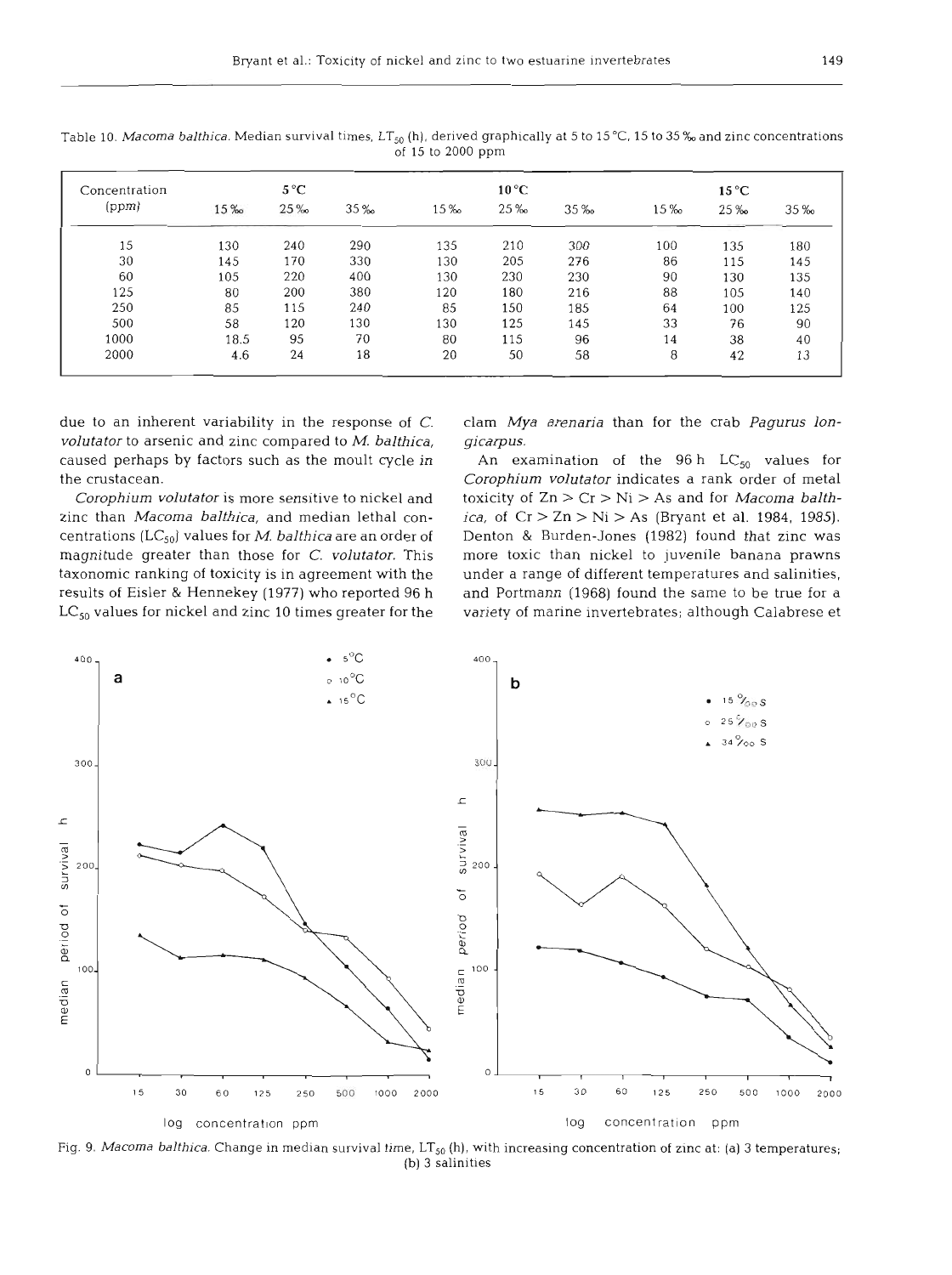

Fig. 10. *Macoma balthica*. Effects of temperature and salinity on median survival time,  $LT_{50}$  (h), at 250 ppm zinc concentration

al. (1973) reported a different order of toxicity of Zn > As > Ni for larvae of the american oyster *Crassostrea virginica.* 

All experiments with nickel, and with zinc for *Corophium volutator,* documented a progressive decrease in toxicity values (as  $LC_{50}$ ) with exposure time, and for these experiments the 'log concentration - log response' curves revealed a straight line relation. Following Lloyd (1979) and Franklin's (1980) suggestions, this indicates that *C. volutator* with zinc and nickel, and M. *balthica* with nickel, have no method of detoxification for these pollutants, so that prolonged exposure to concentrations below that of the 96 h  $LC_{50}$ will probably be lethal. In the case of *M. balthica* with zinc, a curved relation between 'log concentration -

log response' was revealed (Fig. 14), which is believed (Lloyd pers. comm.) to indicate that the toxic substance may have more than one mode of action. Studies by Eldon et al. (1980) on M. *balthica* suggest that zinc attacks the epithelia1 surface of the foot and siphons, which bear microvilli, and this action coupled with other physiological damage may explain the modes of action of zinc observed.

The 96 h LC<sub>50</sub> values for nickel for *Macoma balthica* in this study varied from 95 to 1,100 ppm nickel depending on the combination of environmental variables. These are comparable to the values obtained for molluscs by Eisler & Hennekey (1977) of 72 pprn Ni for the mud snail *Nassarius obsoletus* and 320 pprn Ni for  $Mya$  *arenaria*. The range of 96 h  $LC_{50}$  values for zinc for *Macoma balthica* ranged from 60 to 950 ppm, the lowest value occurring at combinations of low salinity and high temperature. These values are higher than those reported in the literature for bivalve molluscs which range from 0.166 pprn Zn for *Mercenaria mercenaria* (Calabrese & Nelson 1974) to 7.4 pprn for *Mya arenaria* (Eisler & Hennekey 1977). Concentrations for the lethal effect of zinc and nickel are of course higher than those reported for sub-lethal effects. Eldon et al. (1980) described the sub-lethal effects of zinc and nickel on the burrowing activity of M. *balthica,* kept at 6 **960** and 12 "C. Exposure to concentrations in excess of 2 ppm Zn and 5 ppm Ni caused some inhibition of burrowing with complete cessation at 50 ppm Zn and 20 ppm Ni. Metal concentrations over 1 ppm Ni and 5 pprn Zn also caused siphon damage. With zinc especially, this damage was limited by closure of the valves, accompanied by strong contraction of the siphons.

The effect of temperature and salinity on the toxicity of zinc to bivalve molluscs is varied. Eisler (1977) found that *Mya arenaria* was more resistant to zinc at low temperatures, as was found for *Macoma balthica* in this study. However MacInnes & Calabrese (1977) reported that the toxicity of zinc to embryos of *Crassostrea virginica* was not significantly influenced by temperature. Cotter et al. (1982), in a study on the significance of temperature, salinity and zinc as lethal

Table 11. *Macoma balthica*. Median lethal concentrations LC<sub>50</sub>, of zinc (ppm) at 5 to 15 °C and 15 to 35 % for exposure times of 24 to 192 h

| Exposure |        | $5^{\circ}$ C |      |        | $10^{\circ}$ C |        | $15^{\circ}$ C |        |           |  |
|----------|--------|---------------|------|--------|----------------|--------|----------------|--------|-----------|--|
| time(h)  | $15\%$ | 25%           | 35%  | 15 ‰   | 25%            | 35%    | 15%            | 25 ‰   | $35\%$    |  |
| 24       | 85     | 190           | 1700 | > 2000 | > 2000         | > 2000 | 700            | > 2000 | 1400      |  |
| 48       | 440    | 1400          | 1200 | 1000   | > 2000         | 2100   | 320            | 1200   | 950       |  |
| 96       | 140    | 700           | 750  | 210    | 900            | 950    | 60             | 180    | 250       |  |
| 192      | ٠      | 65            | 360  |        | 80             | 190    | ٠              |        | $\bullet$ |  |
|          |        |               |      |        |                |        |                |        |           |  |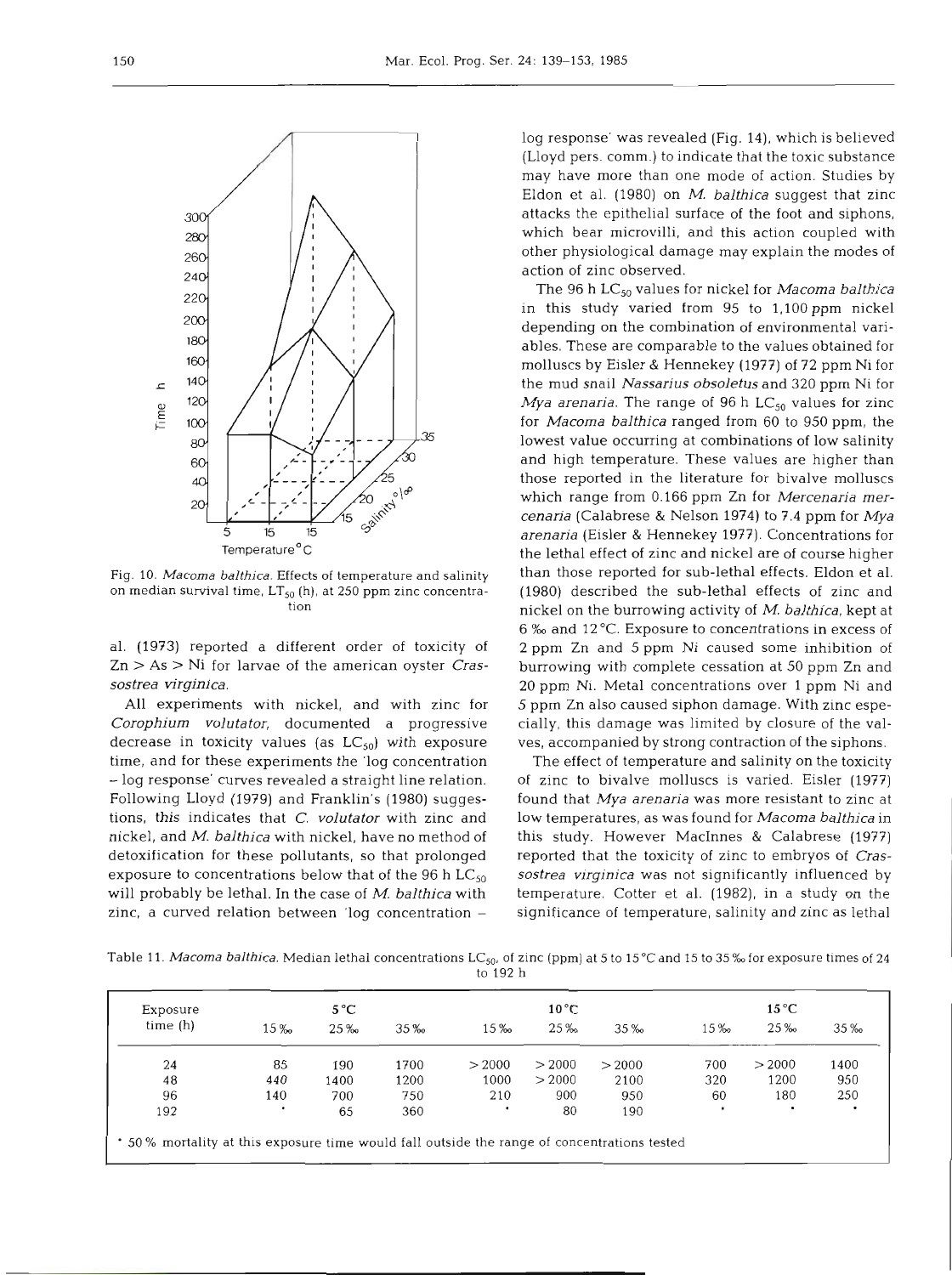| Source of variation                | DF           | MS      | F      |                       |
|------------------------------------|--------------|---------|--------|-----------------------|
| Temperature                        |              |         |        |                       |
| T                                  | 1            | 51,750  | 62.1   | $\cdots$              |
| $T^2$                              | $\mathbf{1}$ | 14,440  | 17.33  | .                     |
| Concentration                      |              |         |        |                       |
| С                                  | 1            | 209,100 | 250.90 | .                     |
| $\mathbb{C}^2$                     | $\mathbf{1}$ | 25,720  | 30.86  | $\cdots$              |
| Salinity                           |              |         |        |                       |
| S                                  | $\mathbf{1}$ | 109,500 | 131.39 | .                     |
| $S^2$                              | $\mathbf{1}$ | 303     | 0.36   | NS                    |
| Temperature $\times$ concentration |              |         |        |                       |
| TC                                 | 1            | 15,450  | 18.54  | $\cdots$              |
| $\mathbb{T}^2\mathbb{C}$           | $\mathbf{1}$ | 98.84   | 0.12   | NS.                   |
| $TC^2$                             | $\mathbf{1}$ | 1,675   | 2.00   | $_{\rm NS}$           |
| $T^2C^2$                           | $\mathbf{1}$ | 1,100   | 1.32   | NS                    |
| Temperature $\times$ salinity      |              |         |        |                       |
| <b>TS</b>                          | 1            | 22,410  | 26.89  | $_{\mathrm{N}}\cdots$ |
| $T^2S$                             | $\mathbf{1}$ | 731.0   | 0.88   | $_{\rm NS}$           |
| $TS^2$                             | $\mathbf{1}$ | 636.0   | 0.76   | NS.                   |
| $T^2S^2$                           | $\mathbf{1}$ | 483.3   | 0.58   | NS                    |
| Concentration × salinity           |              |         |        |                       |
| CS                                 | 1            | 23,210  | 27.85  | $\cdots$              |
| C <sup>2</sup> S                   | $\mathbf{1}$ | 5,552   | 6.66   |                       |
| CS <sup>2</sup>                    |              | 1,520   | 1.82   | $_{NS}$               |

 $\mathbf{1}$ 53

71

544.6

833.396

Table **12.** *Macorna balthica.* Analysis of variance of effects of 8 zinc concentrations, 3 salinities and 3 temperatures on median survival times. DF: degrees of freedom; MS: mean sum of squares; *F:* ratio of treatment mean square to error mean square

 $\cdots$   $P \le 0.001$ ;  $\cdot$   $P \le 0.05$ ; NS Not significant

Temperature **X** concentration X salinity (error)

 $C^2S^2$ 

Tota



bined effect of zinc concentration and salinity on median survival time,  $LT_{50}$  (h), at  $5^{\circ}C$ 



0.65

Concentration ppm<br>Ithica. Response surface showing com-<br>Ithica. Response surface showing com-<br>Ithica. Response surface showing com-Fig. **11.** *Macorna balthica.* Response surface showing com- Fig. *12. Macoma balthica.* Response surface showing comsurvival time, LT<sub>50</sub> (h), at 25 ‰ salinity

 $_{\rm NS}$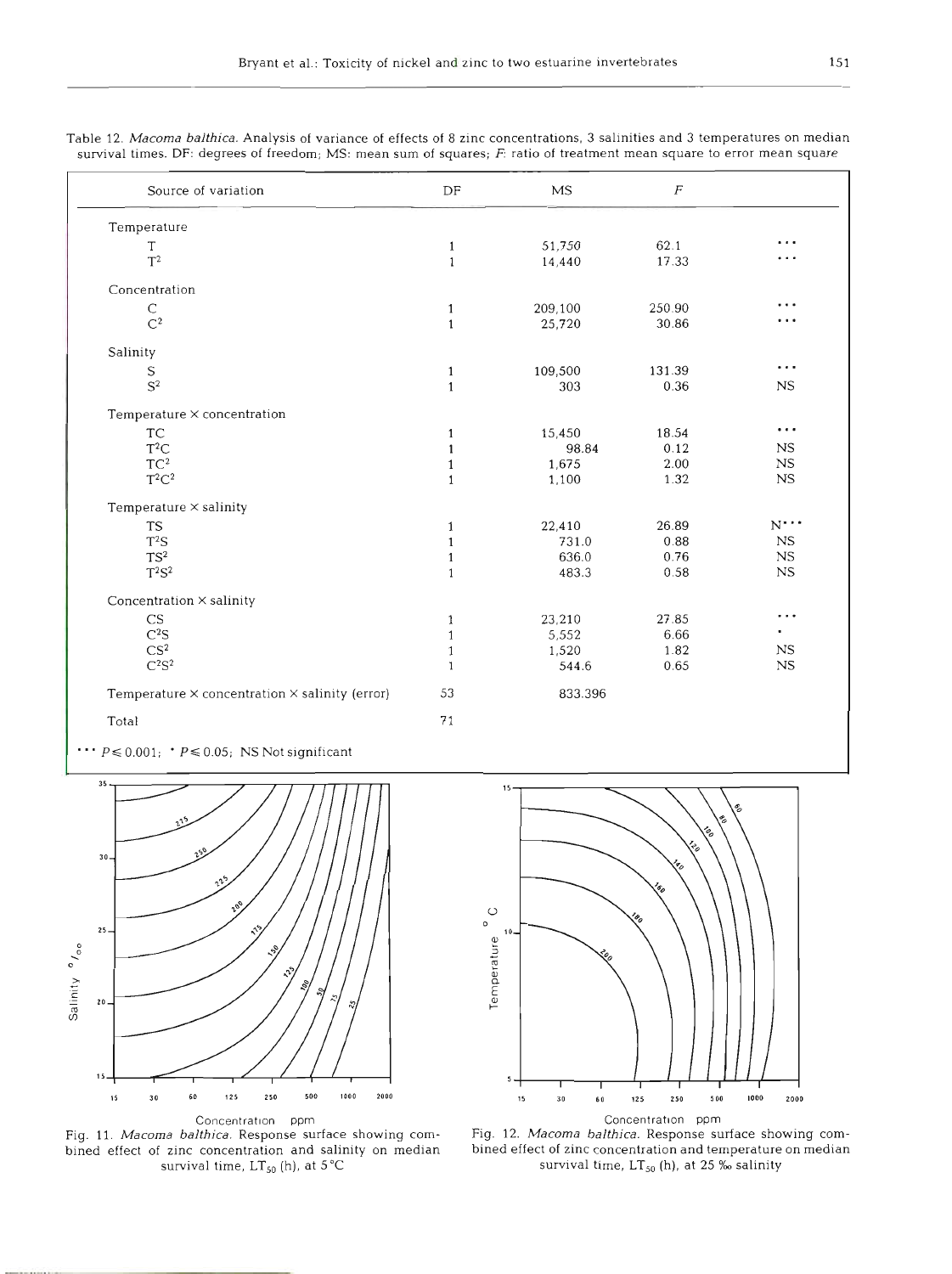

greater mortality at high temperature and high salinity<br>then at law temperature and law salinity whereas for a line toxicity of zinc to Corophium volutator was than at low temperature and low salinity, whereas for the toxicity of zinc to *Corophium volutator* was<br>M. haltbigs the greatest metality occurred at high decreased by increasing salinity and decreasing tem-*M. balthica* the greatest mortality occurred at high

Phillips (1976) found no effects of either salinity or temperature on the net uptake of zinc by *Mytilus* variety of marine and estuarine isopods. Denton &<br>adults within the neremater limits tested (15 and 25 %). Burden-Jones (1982) also reported an increase in zinc



Fig. 14. *Macoma balthica.* Relation between exposure time and median lethal concentration of zinc and of nickel at 15°C and 25 %o salinity

10 and 18°C). However subsequent experiments (Phillips 1977) suggested that the uptake of zinc from solution may be increased by the imposition of higher, stressful levels of salinity.

The 96 h LC<sub>50</sub>s for nickel for *Corophium volutator* which ranged from 5 to 54 ppm are also comparable with the value of 47 ppm Ni obtained by Eisler & Hennekey (1977) for the hermit crab Pagurus longicar-**0** . *pus.* Denton & Burden-Jones (1982) reported 96 h LC5,s for nickel from 2.8 to 21 ppm for *Penaeus merguiensis* depending on the salinity-temperature combination. However C. *volutator* was most sensitive to nickel at combinations of low salinity and high temperature, whereas P. *merguiensis* exhibited maximum sensitivity under conditions of high salinity and high temperature.

10 15 15 **115 <b>115 115 115 115 115 116 116 116 116 116 116 116 116 116 116 116 116 116 116 116 116 116 116 116 116 116 116 116 116 116 116 116 116 116 116** ranged from 1 to 16 ppm, low values occurring at low<br>salinity and high temperature. These values are com-Fig. 13. Macoma balthica. Response surface showing com-<br>bined effects of temperature and salinity on median survival<br>time,  $LT_{50}$  (h), at 15 ppm zinc concentration<br>0.29 ppm Zn for Arctia tonsa (U.S. E.P.A. 1980) to factors for *Mytilus edulis* in a polluted estuary, found 11.0 ppm Zn for *Paragrapsus quadridentatus* (Ahsanul-<br>
lah 1976).

temperature and low salinity.<br>  $\frac{1}{11}$  berature; similar effects of temperature and salinity<br>
were shown by Jones (1975) on the toxicity of zinc to a *edulis* within the parameter limits tested (15 and 35 %;<br>toxicity to the juvenile banana prawn *Penaeus merguiensis* at higher temperatures, however in contrast to the present study, this was most noticeable at high rather than at low salinities.

> As with previous studies of metal toxicity by the authors (Bryant et al. 1984), we conclude that dischargers of heavy metal to estuarine waters should consider carefully the effects of temperature and salinity on the toxicity of the effluents. In view of the variability of the response of the species of estuarine animals studied to different heavy metals, the effect of mixtures of metals should also be considered in future, as well as fluctuating conditions of temperature and salinity.

> *Acknowledgements.* This study was supported financially by the WRc Environment, Stevenage and Medmenham. We thank especially G. Mance and R. Davies of WRc for advice and support. We further thank R. Lloyd for advice on the results, and M. Burnett for typing the manuscript.

## LITERATURE **CITED**

- Ahsanullah, M. (1976). Acute toxicity of cadmium and zinc to seven invertebrate species from Western Port. Victoria. Aust. J. mar. Freshwat. Res. 27: 187-96
- AhsanulIah, M. (1982). Acute toxicity of chromium, mercury,